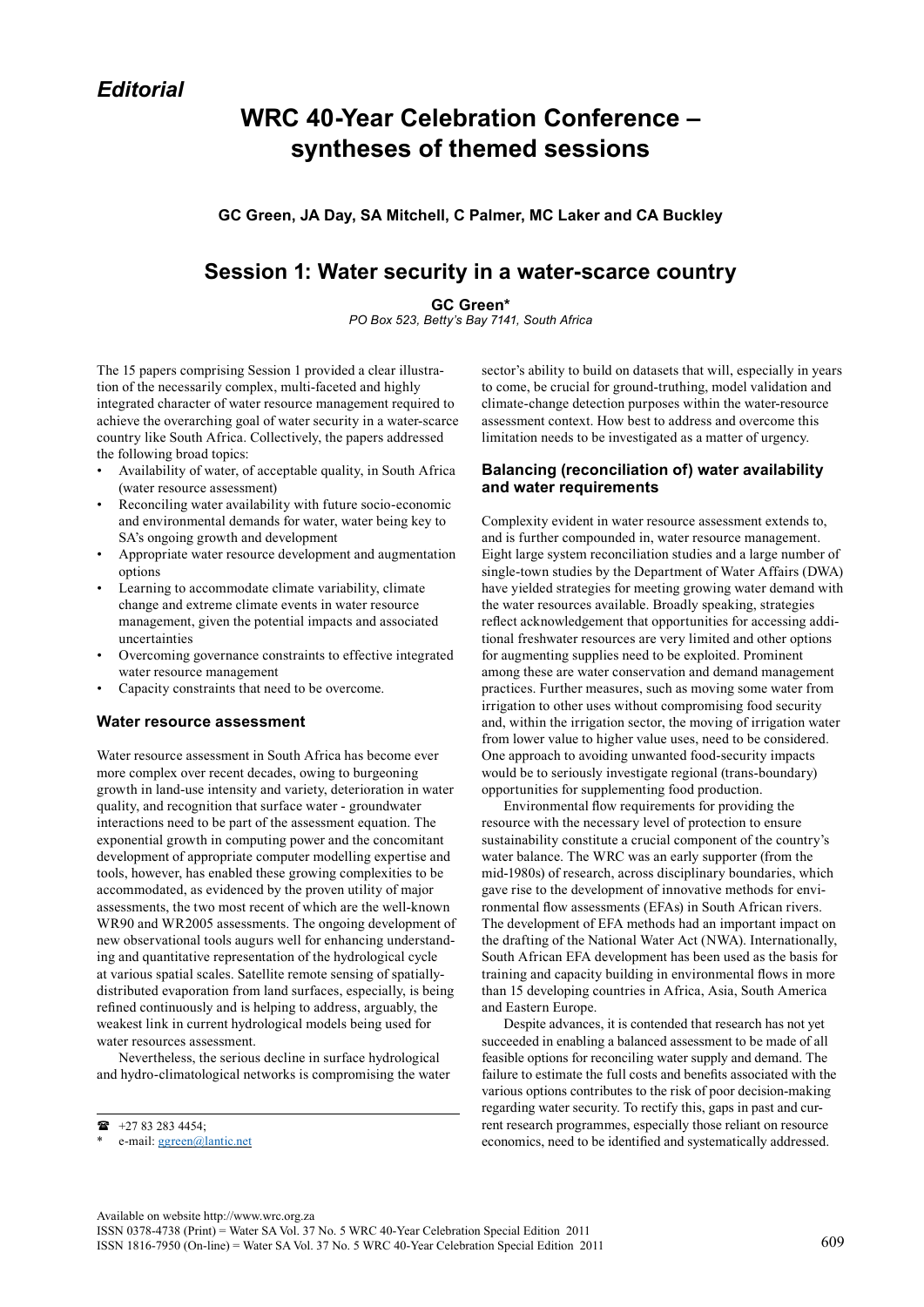#### **Water resource augmentation options**

Reconciliation studies referred to above reveal that groundwater, currently undervalued and under-utilised, has an important role to play in meeting future demand. There is also huge potential for water recycling and reuse. Whilst desalination is already used on a limited scale, large-scale desalination of mine-water and seawater is very much part of South Africa's water future. Various planning analyses have indicated that the conservation and rehabilitation practices – notably with regard to the control of invasive alien plants, but also in terms of catchment conservation/rehabilitation, wetland conservation/ rehabilitation, soil management and siltation control – along with demand-side management, can be the most cost-effective interventions in specific instances. Despite this, decision-makers tend to favour infrastructural approaches over conservation/rehabilitation-type approaches for augmenting water supplies. Also, still to come into its own is the practice of artificial groundwater recharge, which could be particularly appropriate where water-supply boreholes already exist. Potential artificial recharge areas of South Africa have been identified, feasibility studies conducted and the cost-effectiveness of various artificial recharge options demonstrated.

The reluctance among many decision-makers to accept that catchment conservation/rehabilitation approaches and artificial groundwater recharge can be a reliable and cost-effective water augmentation option has been an important barrier to implementation. Barriers to acceptance (e.g., inadequacies in research and knowledge dissemination, capacity constraints, difficulty in institutionalising good catchment management practices and the lack of clarity regarding suitable funding models) need to be identified, researched and overcome in the interests of enhancing water security.

### **Climate impacts and their management**

The SA water sector has had to come to terms with a highly variable climate. Extensive WRC-supported research over several decades into the impacts of floods and droughts provided knowledge for effective management of their consequences and resulted in the development and running of risk and disaster management training programmes, satisfying a requirement of the National Disaster Management Act. Ever since 1984, when the WRC developed a strategic plan for hydrological research, the water sector has also recognised the potential of climate change to impact seriously on SA's water resources. However, it required the international development of powerful Global Climate Models (GCMs) to provide the springboard for local investigations into climate change, its potential impacts, and ways of responding to these at the regional (Southern African) scale. WRC-sponsored investigations, which commenced in the 1990s, led to the development of novel and effective statistical downscaling methodologies and, following further research investment, to the use of Regional Climate Models (RCMs) for obtaining detailed simulations of present-day and future catchment-scale hydro-climatic conditions over Southern Africa. Newly-developed downscaling capabilities have provided foundations for important impact investigations and also studies on how best to respond and adapt to projected impacts, in spite of the uncertainties that continue to surround projections. Results emerging from these impact and adaptation studies have facilitated the crafting of a water sector strategy for responding and adapting to potential impacts of climate change and allowed water resource planners to start building climate-change

considerations into their planning scenarios. Furthermore, the building of an exceptional scientific resource, and the growth in human capacity associated with these developments, has helped to position South Africa as a leader in Africa and beyond, and enabled SA scientists to assume leading roles in international forums such as the IPCC.

Clear avenues for further research relating to the understanding and impacts of climate change have become evident. These include sustained climate monitoring, integration of multi-method and multi-model projections, addressing uncertainty and probability in the envelope of projected future changes, integrating outputs of fully-coupled physical-system models with ecosystem and impact models and the responsible communication of appropriate climate-related information to society. Research concerning adaptation to climate change needs to focus on putting to the test options for practical adaptive management strategies that have already been suggested for important sectors (e.g., national water planners, municipalities, rural poor communities, etc.) within the broader waterrelated community in South Africa. In the case of extreme events, the building of resilience in potentially impacted communities is of critical importance. The resumption of the learning spiral with regard to managing impacts of floods and droughts which took place with strong WRC support over a period of some 30 years, from the mid-1970s onwards, needs to be considered.

#### **Overcoming governance constraints to integrated water management**

The widely cross-cutting interest in South African water resources, spread among various departments and tiers of government having independent and interdependent mandates, as well as the specific responsibility of the Department of Water Affairs for integrated water resource management, make integrated governance with respect to water a national imperative, especially given the crucial role that water is intended to play in social and economic growth and development. Although cooperative governance is provided for in the Constitution, and further supported by more specific enabling legislation, and despite the progress already made in unpacking its meaning and implications (*inter alia* through several WRC studies), there are still many shortcomings that have to be overcome with regard to full practical realisation of cooperative governance for integrated water resource management. One of these is the need for institutionalisation of sound, practical approaches which can be used to ensure fairness, equity and stakeholder acceptance with regard to the allocation of water-related benefits among many competing stakeholders at the scale of individuals, groups, sectors and, in the case of shared river basins, even countries.

Guidelines for the institutionalisation and wider practical implementation of cooperative governance in water management need to be drafted, taking into consideration the autonomy of institutions, legislative differences, competing mandates, areas of interface and mechanisms for cooperation, and drawing upon successes already achieved in some spheres, such as in the drafting of catchment management plans. The role of the private sector in cooperative governance, and appropriate metrics for the evaluation of cooperative governance, need to be further explored. Specific approaches to facilitate integrated water governance, such as the use of integrative bargaining to facilitate equitable sharing in water resource benefits, need to be piloted and refined to the point where they can be institutionalised.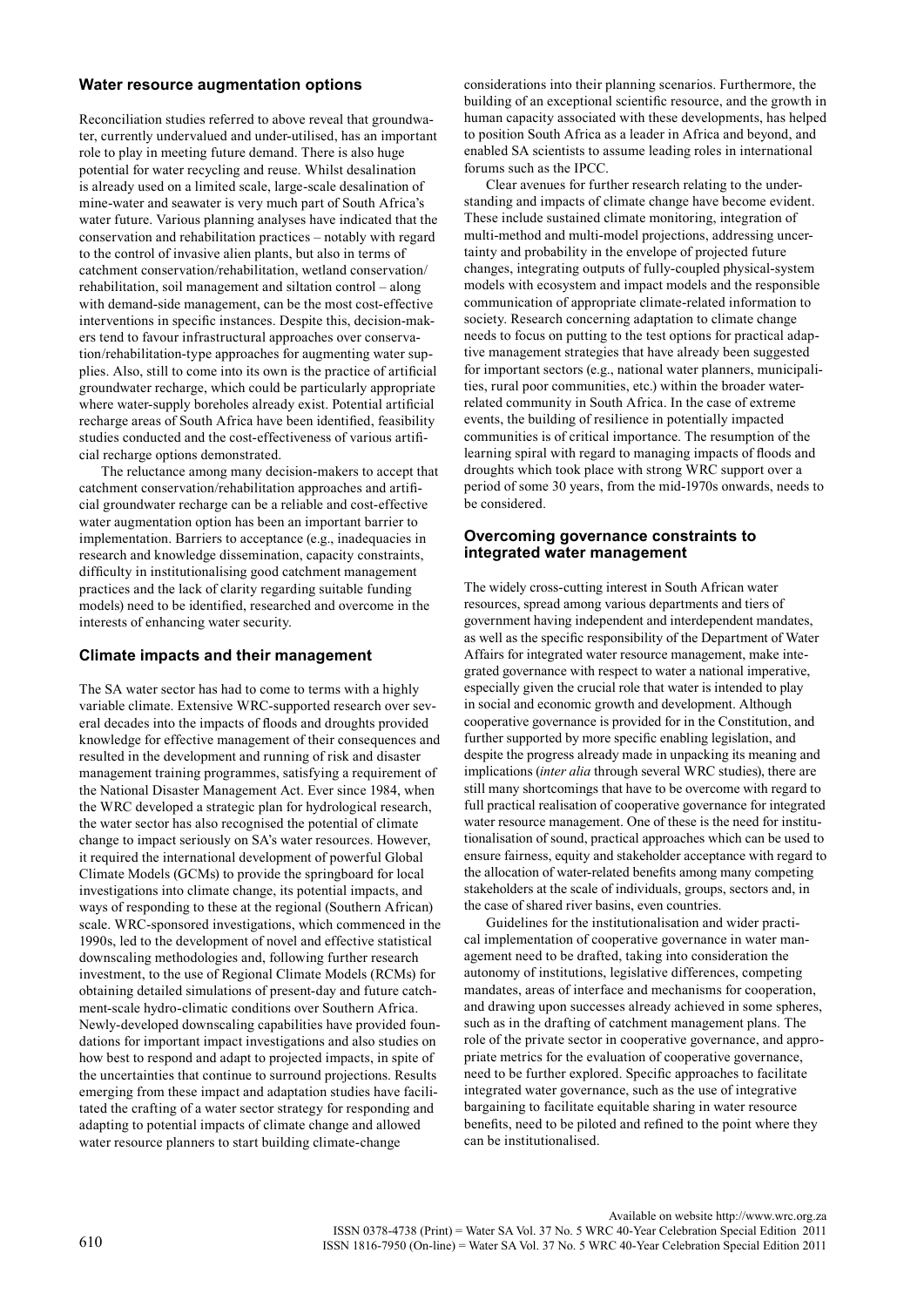#### **Overcoming capacity constraints to integrated water management**

Inadequate human and institutional capacity has often been cited as one of the main factors limiting the efficient management of water resources in South Africa. Whilst a number of initiatives have been put in place to contribute towards addressing this gap, the challenge still remains. Lack of capacity to effectively participate in water resource management exists at various levels. For instance, lack of capacity amongst previously disadvantaged groups hampers progress in decentralisation of water resource management. These challenges will continue unless water management institutions make concerted efforts to transform themselves into learning organisations that are more responsive to the needs of the diverse range of stakeholders they serve, flexible to change and willing to experiment with new approaches.

At the professional level, a strong case has been presented for building capacity in transdisciplinary research among emerging water scientists. The power of research conducted across disciplines by natural and social scientists and engineers working together in harmony has been amply demonstrated in, for example, research programmes addressing environmental flows.

More traditionally, however, when faced with the challenge of water scarcity, the scientific community has been driven to produce technical solutions intended to reduce vulnerabilities and impacts on people, neglecting the crucial role of the social sciences in tackling the intangible issues of trust-building, community ownership and social learning – the key to solutions being more appropriate and acceptable. Initiatives to incentivise transdisciplinarity, build the capacity of young professionals in this regard, and create opportunities to engage in the practicalities of doing transdisciplinary research, have commenced recently through the establishment and activities of the Young Scholars Forum (YSF) in Transboundary Water Governance.

Guidelines need to be developed and incentives provided to assist water management institutions to transform themselves into learning organisations fully capable of building internal capacity and responding to the needs of their stakeholders. Initiatives to promote and build capacity in transdisciplinary research and development approaches among young water professionals need to be followed up by implementing plans for ensuring sustainability of these initiatives (e.g., that of the newly instituted Young Scholar's Forum), monitoring the progress made, and evaluating outcomes in terms of the capacity developed.

## **Session 2: Sustainability of the water ecosystem and energy nexus**

### **JA Day1 and SA Mitchell2**

*1 Freshwater Research Unit, Zoology Department, University of Cape Town, 7707 Rhodes Gift, Western Cape, South Africa e-mail: [Jenny.Day@uct.ac.za](mailto:Jenny.Day@uct.ac.za)*

*2Centre for Environmental Management, University of the Free State, PO Box 339, Bloemfontein 9300, Free State, South Africa e-mail: [steve.mitchell@bufo.co.za](mailto:steve.mitchell@bufo.co.za)*

This synthesis attempts to extract the important achievements highlighted in the conference session on 'Sustainability of the Water Ecosystem and Energy Nexus', and to make suggestions for future trajectories in research into aquatic ecosystems and into power and the water required to generate it. Although the WRC has been in existence for 40 years, for the first 20 years or so the mandate of the Commission seems to have been to fund research on technical issues such as water supply, sanitation, water quality and irrigation. Aspects relating to the biophysical environment were seldom funded until the early 1990s, when the first 'water ecosystem' projects were supported by the WRC. The first crop of reports emanating from this work were by Mark Chutter and Ralph Heath on low flows in the Letaba River; by Jackie King and Rebecca Tharme on methods for estimating instream flow requirements; by Bryan Davies, Sharon Pollard, Des Weeks, Jay Wells and André Fourie on the Sabie River in the Kruger National Park; by Helen Dallas, Jenny Day and Liz Reynolds on aspects of water quality for aquatic ecosystems; and by Mark Chutter, describing the development of the highly successful SASS water-quality monitoring system using invertebrates. From these small beginnings, the involvement of the WRC in ecosystem research has expanded to the point that the Commission now recognises Water-Linked Ecosystems as one of 5 Key Strategic Areas. The 3 major thrusts currently receiving most attention and funding are ecosystem processes; ecosystem management and utilisation; and ecosystem rehabilitation. Note that, while rivers were the focus of most of the early work in this arena, the WRC now provides significant funding for work on wetlands too.

Through the 1980s, the WRC funded the development of dry-cooling technology for coal-powered power stations. Apart from this, WRC-funded studies on power production in relation to water use began relatively recently because South Africa needs to be able to harness new sources of power, and to investigate new ways of generating it. One of the deciding factors in the choice of new means of power generation will be the water demands of the technologies involved.

#### **Where to now?**

Building on the presentations and on discussions during the conference, we try to distil the essence of the most valuable of the WRC's current activities and practices ('business as usual') and to suggest how the work of the WRC might be enhanced by new approaches: 'business not as usual'.

#### **Key factors in the success of the WRC's 'water ecosystem' and 'energy' programmes**

Several factors were mentioned by more than one speaker as being important in the success of WRC's environmental programmes. These include:

- Long-term sustained funding for specific topics, examples being research on wetlands and on estuaries, the Kruger National Park Rivers, and environmental water allocations.
- The opportunity to incorporate some fundamental research within funded projects: 'blue-water' (like 'bluesky') research is crucial for understanding how aquatic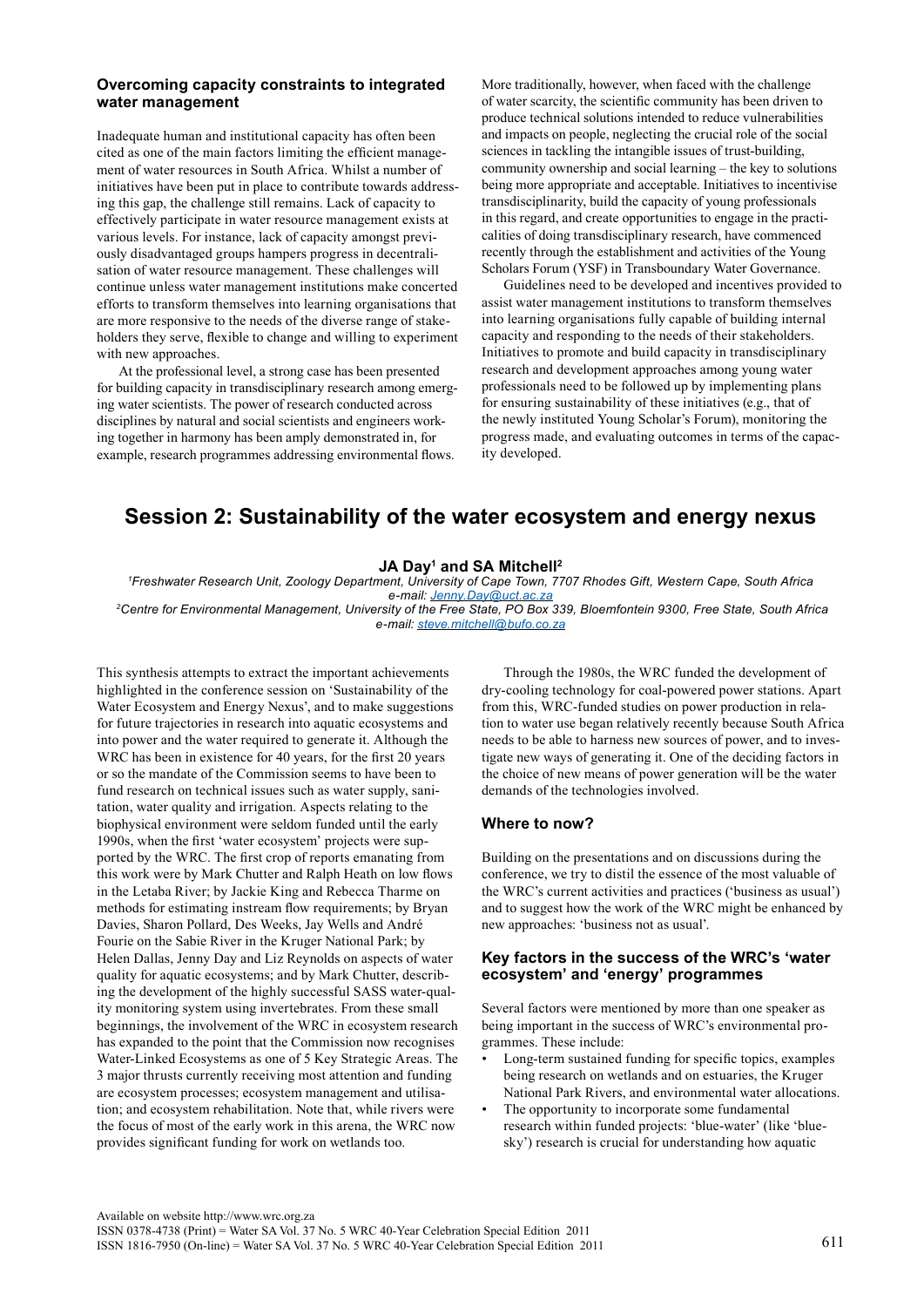ecosystems 'work', and therefore how to manage them. It is also the basis of many postgraduate degrees and crucial for building a capacity for deep thinking in emerging scientists.

- The multidisciplinary nature of many of the projects.
- The emphasis on capacity building of young 'emerging' researchers. Informal mentoring by project leaders is also seen as being important.
- Opportunities for the involvement of champions and the emergence of leaders in particular fields.
- Independence of the WRC from Government departments and quasi-government institutions. Water research extends far beyond the remit of state departments and consensus is that it is **crucial** that the WRC **not** be subsumed into DWA because of the danger of reducing and trivialising the ambit of water research wherever it is not directed specifically at DWA's needs.
- Last, but not least, the very positive supportive role played by many WRC Research Managers, who work together with researchers, understanding difficulties as they arise and often pursuing the same agendas.

## **Business as usual**

Solicitation of research projects on particular topics should certainly continue. It is just as important to continue funding unsolicited research projects, however, particularly because this encourages the development and exploration of new ideas.

## **Un-usual business: New strategic approaches**

Below we present suggestions for research topics or approaches that are not currently funded.

### **How can the water sector contribute to the developing Green Economy?**

At the inaugural Green Economy Summit in Johannesburg in May 2010, President Zuma delivered a speech that is worth summarising. He said that in a green economy we will need to recognise that functioning ecosystems underpin all economic and social activities, and that we will 'require integrated strategies and plans that balance economic, environmental and social development objectives', noting that 'we will be able to elaborate the economic case for environmental management and sustainable development'. 'Ecosystem failure will seriously compromise our ability to address our social and economic priorities... We have no choice but to develop a green economy' [\(http://www.southafrica.info/news/business/860407.htm\)](http://www.southafrica.info/news/business/860407.htm). Given this clear expression of political will, the WRC has a great incentive to investigate ways of greening of the economy from a water perspective.

### **Valuation of ecosystem services (ESs)**

Understanding of the services provided by functional ecosystems, and the monetary value that these represent to the human economy, is crucial. It is necessary to provide politicians and leaders of industry with real numbers that will bring home the value of proper management of aquatic (and other) ecosystems and the biodiversity they support, in line with the President's comments on 'functioning ecosystems underpinning all economic and social activities'. Furthermore, Catchment Management Agencies (CMAs) are currently required by law

to fund themselves from the water they sell. How will CMAs support themselves financially if they manage large natural areas that are of importance to biodiversity and water conservation but that are not used for provision of water (and therefore do not generate revenue)? The only sensible solution to this thorny problem seems to be to pay the CMA for the ecosystem services provided by these economically non-productive areas.

Specific questions that can be addressed by the WRC include:

- How do we align water-related ESs with the market economy?
- What monetary and other values can we place on waterrelated ESs?
- How can we get decision-makers to realise the value of ecosystems as providers of ESs?
- How do we address the issue of payment for ecosystem services?

Note that South Africa has far too few resource economists and the WRC might also investigate ways of making the profession more attractive to students in Commerce faculties throughout the country.

#### **Understanding complex systems**

It would be interesting to employ the techniques of Life-Cycle Analysis (LCA) to address some of the problems of managing complex systems such as ecosystems, as well as for analysing high-impact activities, for guiding research priorities and for following improvement trajectories. Topics that might be addressed using such techniques include:

- Evaluation and evidence-based analyses of past groups of projects. What can we learn from past projects? Why have they, or have they not, worked (i.e. what did we get right and wrong)? Where should the field now be heading?
- Meta-analyses of data from groups of older projects, where we might find new understanding at minimal cost.
- How do we get to the point of actually conserving aquatic ecosystems, given the conflicting interests of 4 levels of government (including Catchment Management Agencies) and 2 state departments? What trade-offs are necessary?
- Why does technology transfer work in some cases and not others?

Both large and small, hi-tech and alternative, sources of energy and means of generating electricity need to be examined with regard to the use of water in power production. It would be valuable to expand the use of LCA to investigate the water requirements of small- and large-scale power-generating plants, and plants using new and existing technologies. Generation of hydropower from existing dam and water-distribution systems is already under way but certain aspects may need further investigation.

Various methods for generating energy from wastewater are available and different scales of implementation are possible but criticism has been levelled at the use of wastewater for this purpose, based largely on the assumption that effluents produced by power-generation processes will be detrimental to the river receiving them. Thorough cost-benefit analyses of different processes, and their environmental effects, would be worth investigating.

Biofuels can be generated from agricultural produce, from various types of organic waste, and also from suitable algae by means of aquaculture. All of these require water, particularly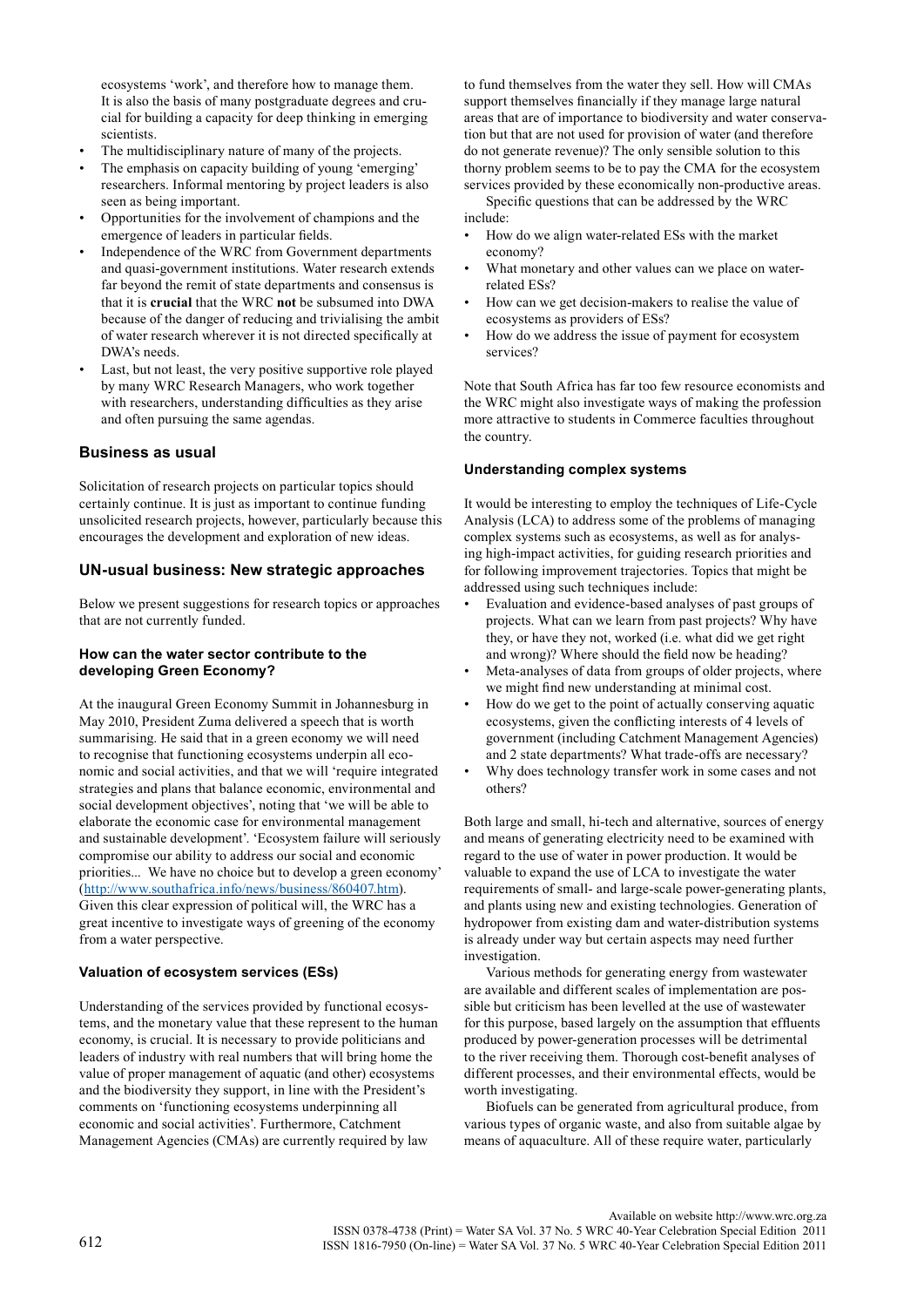those based on crops that need irrigation. Since the amount of water available for irrigation will decrease over the next few decades, the quantity of water required by various methods for producing biofuels needs to be investigated. When this has been done it will be possible to provide guidelines regarding the suitability of the different methods **based on water requirements.**

Social issues with regard to both ecosystem- and energy research need to be identified and attention needs to be paid to the kind of research that needs to be done in this regard.

## *The way forward: Some practical suggestions*

As a result of discussions both during and prior to the conference, a number of suggestions for modifying existing practice within the WRC have emerged.

- Allocation of funds, even if modest, for long-term monitoring is highly desirable. Monitoring programmes might be run in conjunction with the South African Environmental Observation Network (SAEON).
- It would be useful to investigate the possibility of providing small amounts to allow principal investigators to follow up on technology transfer and/or implementation of successful projects, given that often it is only after a project has been completed that the best ways of technology transfer become evident.
- Some early WRC reports seem to exist only in the possession of the original researchers who did the work. These reports are not even listed in the WRC Knowledge Hub because the Commission has no record of them. Archiving old WRC reports and digitising and curating the data they contain would be valuable. Such archiving is particularly important for rivers and wetlands, where 'old' data cannot be collected again but often represent the entire historical record.
- It would be useful to investigate additional models of postgraduate funding. As things stand, postgraduate students are taken on by existing grant-holders, which means that the student has no possibility of doing a project of personal interest unless this coincides with the interests of his or her supervisor. Might students (including Honours-level students) be allowed to apply for small grants for running expenses for their thesis studies?
- In some disciplines there are so many Reference Group meetings relative to the small number of potential attendees, that each meeting is poorly attended, even though such meetings are really valuable for networking as well as for guiding research. Perhaps the WRC should investigate the possibility of meeting by means of video-conferencing, or of having 2-3-day meetings around groups of projects annually.

## **Session 3: Water Quality**

### **Carolyn (Tally) Palmer**

*Institute for Water Research, Rhodes University, Grahamstown, South Africa e-mail: [Tally.palmer@ru.ac.za](mailto:Tally.palmer@ru.ac.za)*

Early in the conference, the attention of delegates was drawn to the core set of issues facing South Africa at the initiation of the Water Research Commission in 1971. It soon became clear that the current water quality issues are essentially unchanged. There was a strong recognition that this was unsurprising in respect of water quality, because, over 4 decades, we have faced a dramatic increase in the use of water resources, associated with more waste, more water abstraction and therefore less dilution, and increased variability in all aspects of water – social and bio-physical. The conference content and discussion demonstrated that new innovations are required to face the challenge of servicing more people and supporting a vibrant economy while at the same time ensuring a continued flow of ecosystem goods and services.

### **Key water quality research progress**

The water quality papers presented at the conference are synthesised here in the context of the broad goals of the National Water Act (Act No. 36 of 1998) (NWA): achieving equity, sustainability and efficiency through balancing water resource use and water resource protection using source-directed controls (SDC) and resource-directed measures (RDM).

### **New tools**

A resounding success in improved water quality practice has emerged through the Green and Blue Drop processes. The Green Drop process includes a clear risk abatement

programme. It seems that in all aspects of water quality management it is useful and necessary to understand, and use the language of, risk. An example is that if new water guidelines are developed they will be risk-based. Interestingly, the Blue Drop and Green Drop programmes do not fall into either RDM or SDC – they are compliance programmes that function in terms of transparent reporting and, therefore, public and government pressure to comply. This is a model that could be more widely applied.

At a similarly practical level, research has also produced: • A water quality management manual that can be used

- immediately at local government level
- The practice of action research in strategic adaptive management (as applied by institutions such as SANParks and the Inkomati Catchment Management Agency)
- The practice of using a combination of water chemistry, biomonitoring and eco-toxicology for environmental water quality management

It was interesting to see an increase in use of economic methods and evaluations, with an important caution to ensure the appropriate application of economic models and approaches to a public good such as water and to ecosystem goods and services, where value can extend beyond the monetary.

### **Equity**

There was a clear acknowledgement that there has been a rapid extension of water supply to rural communities around South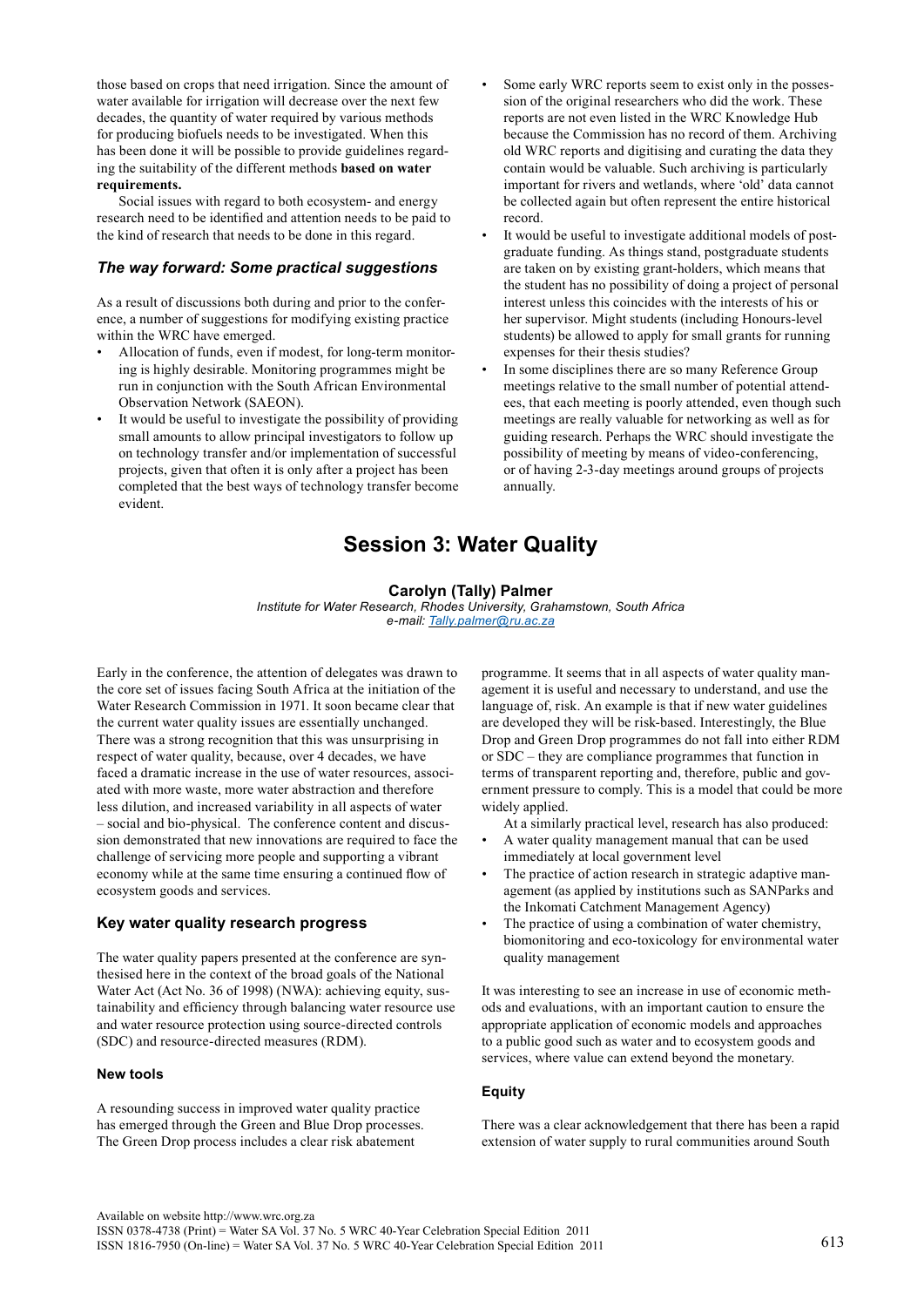Africa using groundwater. However, the quality of that supply is much more difficult to assure. Changes in groundwater quality are slow, hidden and mainly irreversible. It is often land-use practice that affects groundwater quality and land-use control is difficult to implement and out of the water sector's domain. Water quality is the greatest risk for communities dependent on groundwater.

In terms of domestic drinking water supply, a significant advance is the recognition that water supply and water treatment technology services can be supplied in both centralised and decentralised models and at different scales – with the emerging possibility of smaller, local-scale solutions with appropriate technology use and provision.

#### **Sustainability**

Despite aquatic ecosystem research and international leadership, and the research-based development of RDM methods such as environmental flow (including water quality) methodologies, over the last decade freshwater resource condition and ecosystem health has been reported as low and deteriorating. A consistent message at the conference was that resource protection is not actually functional. The fundamental importance of the River Health Programme, with its widespread application of South African research-based rapid biomonitoring methods, was appreciated, and the fundamental importance of the chemical monitoring network was emphasised. There has been an emerging but limited use of the results of ecotoxicology research. A clear bottleneck is the practical use of the water resource classification system. There is an urgent need for an appropriately simple and accessible system which includes a sound basis for deriving resource water quality and resource quality objectives. Of aquatic ecosystems, estuaries remain sandwiched between the more extensive marine and freshwater environments. With their value as recreational resources, and starved of freshwater input, they are also a focus of water quality deterioration.

### **Efficiency**

In urban contexts, water-sensitive urban design progress has focused on slowing water down, and efficiently retaining storm water in the urban context so as to ensuring its reuse. A previously intractable challenge to efficient water quality management was the question of quantifying and then controlling non-point source pollution. Modelling has made a major contribution in this field. However the vital step of ensuring the use of the models by managers remains to be taken.

### **The most critical current issues**

The water quality session identified that, at present, the most critical water quality challenges in South Africa are:

- Assurance of safe drinking water in smaller urban, and rural contexts
- Deterioration of ecosystem water quality (rivers, wetlands, dams/lakes, estuaries and aquifers)
- Compliance with, and enforcement of, water quality regulation
- Acid mine drainage
- **Eutrophication**
- **Salinity**
- **Sediments**
- Microbial contamination (the risk to human health from

pathogens in irrigation water is underestimated)

Unmonitored and emerging pollutants (for which nanotechnology may be both a source and a solution)

#### **Responding to the challenges**

The planned initiative to develop a new generation of **riskbased water quality guidelines**, linked to the classification system, was welcomed. There was a timely reminder of the need for a sound research basis and simplicity in practice.

The clearest call to change and action was for an accelerated and well-supported **process for knowledge flow into action**: for research to be used rather than to remain potentially useful. The initiation of the 'knowledge flows' Directorate in the WRC was welcomed, and the concept of action research, with users being actively involved in the research throughout the research process, was aired. There were also ideas for supporting the rapid recognition of acutely-needed research outcomes into the user or policy development arena. For example, when DWA engages in major strategic projects such as water law revision, institutional alignment reviews and the development of a new national water resource strategy, current water research outcomes could be accelerated into the practice-arena (as was done during the 1996-1998 Water law Review process).

There is always a cry for **investment in monitoring** – and this is the hardest research resource to maintain. For water quality, the monitoring of water chemistry combined with biomonitoring and the continued development of an eco-toxicity database is critical. Partnership with SAEON was recommended and the role of monitoring in the strategic adaptive management process was emphasised.

The crucial and emerging arena of **integration** was addressed. There was a constant thread running through the session of the need for trans-disciplinary research – and for research that recognises and focuses on integrated, and complex, social-ecological systems. The use of general complexity theory is quite new in the South African water sector, but it is growing, along with the use of concepts such as social learning and resilience. Critical interfaces that require integration include:

- Surface water-ground water interactions
- Water quality and water quantity management (perhaps, in particular, integrated licensing)
- Process of RDM and SDC
- Water conservation and water demand management with water quality issues
- In the research arena, natural science-social sciencehumanities interfaces, mediated through a deep understanding of trans-disciplinary research

Then we come to the question of 'how'. The water quality session provided an excellent example of occasions where there is more heat than light. In this instance it related to acid mine drainage (AMD). It has become quite clear that the AMD debate in South Africa has not been enhanced by transparent access to all available knowledge, use of the best possible expertise, and a clear and neutral exposition of issues together with prioritised and motivated solutions. The South African research community can make itself heard in calling for transparency, and in contributing to knowledge flow by making available a clear risk-based understanding of the AMD issue.

This clearly lies in the domain of a public understanding of, and engagement in, **knowledge flows**, a space in which the WRC plays a crucial role. Items which would benefit from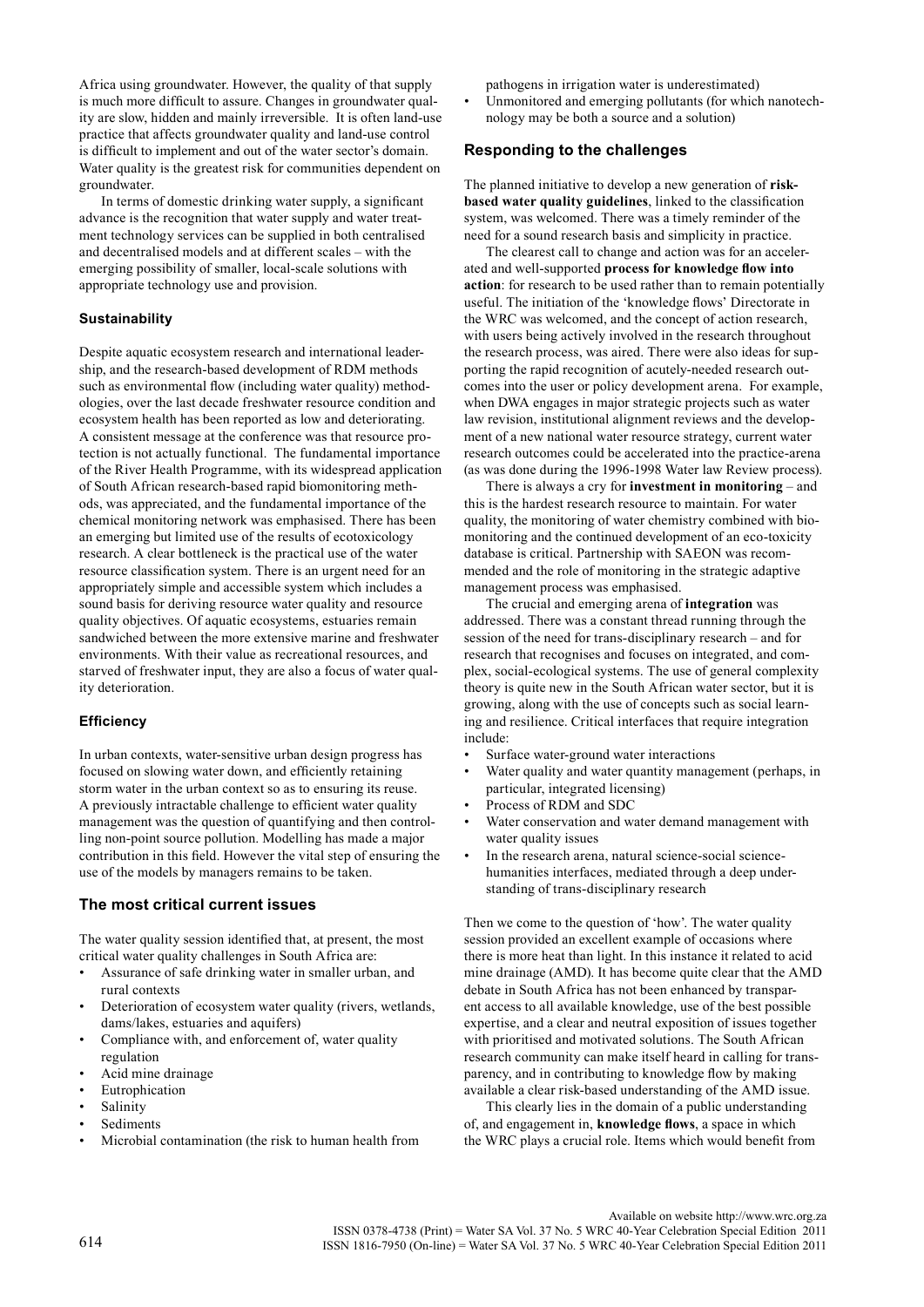transparent debate include the proliferation of small desalination plants (their location, design and capacity) and the risk to human health from pathogens in irrigation water.

### **Towards a robust research community**

Finally, the water quality session addressed issues pertinent to a healthy and robust research community. After an inspiring review of aquatic ecosystem research and of leading researchers over 8 decades, 5 guidelines for healthy researchers in a vibrant research community were offered:

- **Slow down**: Scientists and managers in senior positions seem to have no buffer time at all. How do you respond to sudden changes or opportunities if your space is so crowded? How do you inspire postgraduate students, serve as a role model and influence the future if you only fight fires and do not have time for quality reflection?
- **Strive for excellence**: Excellence and relevance in science can be mutually reinforcing attributes. We need excellence both in pushing the frontiers of disciplinary understanding and in skills that enable integration and implementation, e.g. leadership, communication and facilitation skills.
- **Rediscover the noble purpose**: Discovery and stewardship are essentially noble causes. Have we allowed ourselves to

be caught up in a just-another-business mentality? John Philip said: 'All too often today scientists seem forgetful of their calling and submit passively to being overmanaged into a state of creative impotence'.

- Learn with others: Amidst rapid and ongoing change as well as multiple and often contrasting perspectives, we simply have to keep learning – purposefully and with others. Co-learning is much more than knowledge transfer or public participation. It is a process of participative and iterative reflection through the sharing of experiences and ideas with others. As such co-learning serves as a mechanism for facilitating shared understanding and collective action among diverse but interdependent parties.
- **Have fun**: You have fun when you are so excited about your latest discovery (results from the field or laboratory) that you cannot wait to present it at the best conference in the world. Jane Lubchenco said **'...** we relish the fun and challenges of problem-solving, and we wish to contribute something useful to current and future generations'. However, most workers seem to be waiting for retirement so that they can hopefully rekindle some of that fun – their current workload seem to have very little to do with why they got into science in the first place.

## **Session 4: Water use efficiency**

#### **MC Laker**

*477 Rodericks Road, Lynnwood 0081, South Africa e-mail: [mlaker@telkomsa.net](mailto:mlaker@telkomsa.net)*

South Africa is a water-scarce country. Rainfall is low, erratic and very inefficient. Runoff is low and erratic. Runoff is geographically strongly skewed, with 50% of the total runoff generated from only 9% of the land surface along the eastern seaboard. It is therefore imperative to maximise water use efficiency.

## **Water use in dryland cropping**

South Africa's dryland (rainfed) cropping potential is low due to a combination of low, erratic and inefficient rainfall and poor quality soils. According to internationally-used norms South Africa can feed only marginally more than 35 million people.

Dryland cropping uses only 'green water', i.e. rainwater that is stored in the soil profile and which can be used only by plants growing in the soil. Dryland cropping does not compete directly with sectors that use 'blue water' (runoff and underground water).

Several management strategies and practices can be used to improve water use efficiency in dryland cropping, such as

- Conservation tillage to improve infiltration, increase the amount of rainwater stored in the soil and reduce runoff. This is important since South Africa has large areas with soils with strong crusting (surface sealing) tendencies, which limit infiltration strongly. At the local level efficient runoff reduction sometimes leads to problems for users depending on adequate runoff.
- Practices to reduce surface evaporation, e.g. mulching.
- Elimination of soil compaction to enable crops to utilise subsoil water.

Longer fallow periods that

- Improve yields by up to  $30\%$
- $\degree$  Improve rainwater use efficiency (kg yield/mm rain)<br> $\degree$  Peduce crop failure risk
- Reduce crop failure risk.

Special practices can be used to improve water use efficiency in small-scale dryland cropping. South African studies include deep trenching and rainwater harvesting, both ex-field (runoffrunon) and in-field. Unfortunately there is resistance from communities to adoption of the latter. Adoption and effective implementation of these could, in some cases, locally lead to problematic reduction in river flow.

Growing of indigenous and indigenised crops that are able to withstand drought stress is a further option, especially in small-scale agriculture. These crops mostly also have high nutritional value.

### **Water use in commercial irrigated agriculture**

Irrigated agriculture is the largest user of blue water. It consequently seems to be targeted as the big villain when it comes to the use of blue water. Statistics regarding the amount of water used by irrigated agriculture are often presented in misleading and unfair ways. It is, for example, commonly stated, that 'agriculture uses 62% of South Africa's water', referring to irrigated agriculture. This is a distortion of figures given in the National Water Resource Strategy (NWRS) of 2004. According to the NWRS, irrigated agriculture used  $7900$  million  $m<sup>3</sup>$  runoff water in the year 2000, representing 62% of the 12 900 million m<sup>3</sup>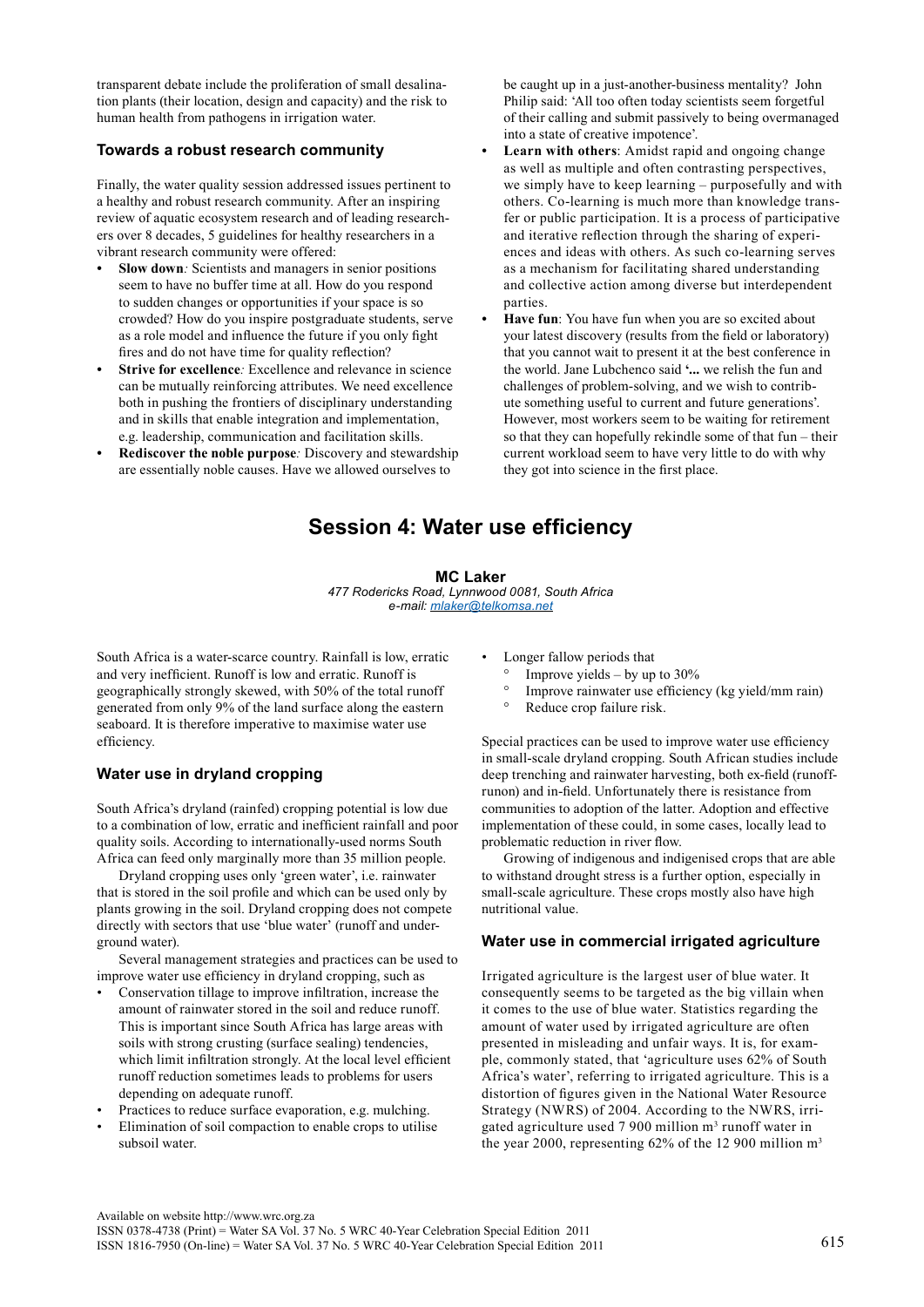water used by all sectors in that year and less than 40% of the NWRS's estimated 20 000 million  $m<sup>3</sup>$  exploitable annual runoff. Irrigated agriculture is less productive than industry in terms of both gross income and number of jobs created per unit of water. From an economic point it is therefore seen as inevitable that water will in future be transferred from irrigated agriculture to industry.

### **Potential negative impacts of transferring water away from irrigated agriculture**

The potential negative impacts of water transfer away from irrigated agriculture cannot be ignored. These include:

- **• Consequences regarding food security and food prices.** Since, *inter alia*, 90% of our fruit and vegetables, 80% of our potatoes and (most importantly) 30% of our wheat are produced under irrigation this impact can be huge. According to the 2007 food cost review major new investment in irrigated agriculture is actually needed.
- **• Economic, socio-economic and social consequences for rural areas that are presently based around irrigated agriculture.** The National Planning Committee expects agriculture to create nearly a million jobs in rural areas in the next few years and most of these will have to come from irrigated agriculture.

Studies are required regarding the balancing of economic, socio-economic and social impacts should water be transferred from irrigated agriculture to industry. Such studies should not only consider impacts at national and provincial level, but also at local level.

## **Potential for increased water use efficiencies and water savings in irrigated agriculture**

There is huge potential for increased water use efficiencies and water savings in irrigated agriculture without negative effects on crop yield and quality. In this way significant amounts of water can be released for use in other sectors and/or for expansion of irrigation. There is a large body of research information available in South Africa, mainly from WRC-sponsored projects, which can be used to achieve this. Unfortunately adoption has been disappointing, despite the large benefits gained by those who have adopted and implemented this knowledge. Actions required to achieve increased water use efficiencies and water savings include:

- **• Correct crop water requirements must be used as basis for planning irrigation development and management.** This can be achieved by using the SAPWAT (presently SAPWAT3) model. It is scientifically sound, has been developed in South Africa for local conditions and has achieved great success where it has been implemented. It is not a rigid 'black box' model, but is flexible in making provision for differences between regions/localities. Correct crop coefficients are key to its application. These differ widely between crops and for the same crop between regions/localities. Further studies are required to refine crop coefficients for different crops for different regions/ areas.
- **• Water losses and non-beneficial water use between the source and the field edge must be minimised.** This will help to maximise beneficial use of the water released at the source, e.g. dam wall. It can be achieved by implementing the Water Administration System (WAS) and

the 'Standards and guidelines for improved efficiency of irrigation water use from dam wall release to root zone application'.

- **• In-field beneficial water use must be maximised by selection and design of appropriate irrigation systems for each case according to soil, climate, crop and management capability of the irrigator.** This is also captured in the above mentioned 'Standards and guidelines'. It is of utmost importance to take into consideration the role of the extreme crusting (surface sealing) nature of most irrigated soils in South Africa. On some, even drip and micro-irrigation result in ponding and extreme evaporation losses. Good South African data, including that from a WRC-sponsored project on adaptation of overhead irrigation design to soil, are available, but are not used in planning. Good local data on successful alleviation of soil crusting with soil conditioners are also available. A WRC project showed that infiltration under dynamic flow conditions (flood/furrow irrigation) can be orders of magnitude higher than 'static' infiltration, showing that sometimes these systems could be the preferred ones on strongly crusting soils. Better use of the available data and further research on the aspects mentioned above are urgently needed.
- **Irrigation** water use efficiency by crops can be max**imised by optimising root zone water management based on the 'profile-available water capacity' (PAWC) concept of Hensley.** PAWC gives the maximum amount of water that can be extracted before 'first material stress' sets in and irrigation has to be applied. Stretching the intervals between irrigations reduces non-beneficial evaporation water losses, thus increasing irrigation water use efficiency. Combining 'deficit' irrigation strategies, i.e. where full irrigation is not applied, with PAWC gives further increases in irrigation water use efficiency, *inter alia*, by maximising use of rainfall. Large amounts of data on PAWC and deficit irrigation, and successful application of these, are available in several WRC reports. These form the core of the BEWAB irrigation management model, but are, in general, used very little in irrigation planning and management. More attention should be given to their potential use. More studies on PAWC and deficit irrigation are urgently needed for more crops and in more climatic regions. Strategies like 'regulated deficit irrigation' and 'partial root zone drying' are widely used overseas in irrigation planning and management at farm level. Some research has been done on these in South Africa, but a lot more research should be done, given their potential to increase water use efficiencies.
- **• Application of correct, efficient irrigation scheduling, i.e. applying the correct amount of water at the correct time, which is key to maximising irrigation water use efficiency***.* This requires effective soil water management, used in combination with the above-discussed parameters and strategies or by integrating soil water modelling with measurement. Atmospheric parameter approaches can also be used in irrigation scheduling, but, as indicated for SAPWAT, these must be carefully adjusted, especially for areas with extremely hot, dry climates. Adoption of objective irrigation scheduling is still low in South Africa, thus leaving large potential for improvement and significant water savings. Research aimed at improving adoption of objective scientifically-based irrigation scheduling should be a high and urgent priority.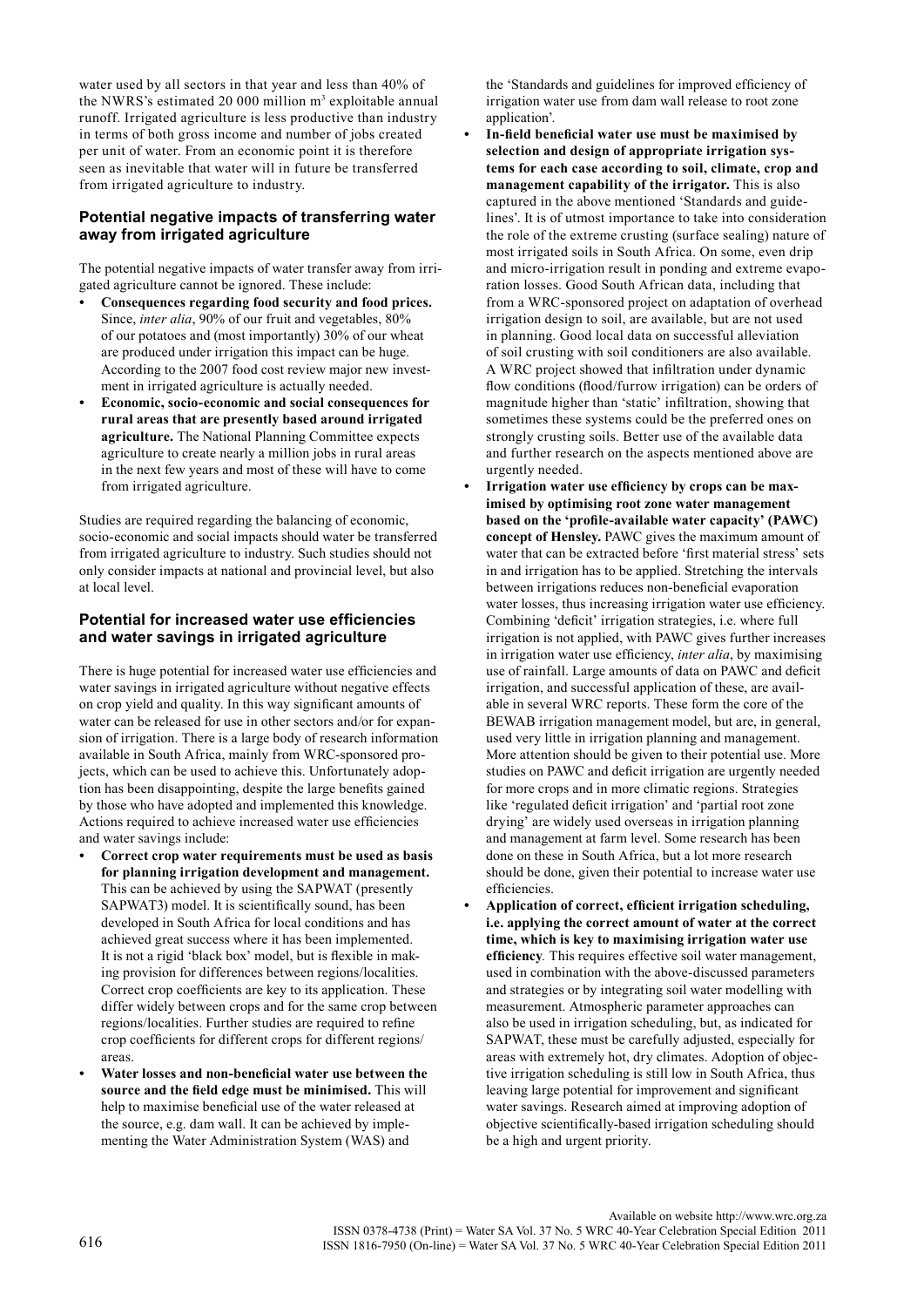## **Water use in small-scale irrigated agriculture**

The most important limiting factors on smallholder irrigation schemes are management and conflict. Schemes are diverse and plot-holders on any specific scheme are diverse. Thus, notions that blanket solutions and approaches could apply across schemes and within schemes are fallacies. Complex designs and sophisticated technologies are recipes for failure. Yet, the latter are the preferred routes for provincial governments. Research aimed at finding strategies to bring about a mindset change at decision-making level should be a priority.

Successful techniques to increase food production in home garden systems include, *inter alia*:

- Rainwater harvesting, used in runoff-runon systems or for filling tanks to provide irrigation water during dry seasons
- Treadle pumps
- Tower drip kits
- Keyhole gardens for the use of greywater

Unfortunately the most potent water-saving irrigation system for garden systems, viz., clay pot irrigation, does not feature in South Africa. It is used widely in Africa and elsewhere, including nearby countries like Zambia and Zimbabwe. Proven water savings of between 50 and 70% have been found in vegetable production systems. Studies on this technology should receive very high priority.

In a home garden study a large difference in adoption was found between 2 geographical areas studied. The area with high adoption was characterised by a population with a long history of successful crop production and a high aptitude for growing crops, whereas this was not the case in the area with low adoption. Such differences between different population groups are well-known throughout Africa and need to be taken into consideration in such studies.

Subsistence aquaculture is not viable, but fisheries have potential to develop rural livelihoods.

#### **Economic modelling in irrigated agriculture**

Research has been conducted regarding whole-farm economic modelling of irrigated agriculture and the costing of irrigation water, using 2 approaches, viz., simulation modelling and mathematical programming. The shortcoming of simulation modelling is that that the opportunity-cost of limited resources (water, capital, labour) is ignored. The shortcoming of mathematical programming is that simplification of the soilcrop-water subsystem is required. Whole-farm modelling of small-scale irrigated agriculture is limited and often does not represent the decision-making process of small-scale farmers. More research into the latter is required.

#### **Water use in the domestic, commercial and municipal sectors**

Use of greywater for irrigating home gardens has great potential for improving food security in poor communities, especially in peri-urban areas. Guidelines have been developed for the use of greywater for irrigation. Dual water reticulation enables the use of less expensive non-potable water for home garden irrigation, but its implementation is very limited in South Africa. Cleaner production enhances the potential for non-potable water use.

Awareness among the public, building profession and municipalities regarding water-conservation devices that can be used in the domestic and commercial sectors is low. Government is a major building owner and should lead by example.

Potable water losses in municipal distribution systems are significant. South Africa has a world-class water supply network, but it is deteriorating. Water distribution management needs basic inputs (sufficient people working in the field) and not always sophisticated models (one person behind a computer). Water distribution management has a huge potential for job creation – 'working to save water'.

## **Session 5: Water technology**

#### **CA Buckley**

*Pollution Research Group, University of KwaZulu-Natal, Howard College Campus, Durban 4041, South Africa e-mail: [Buckley@ukzn.ac.za](mailto:Buckley@ukzn.ac.za)*

The session on Water Technology comprised 5 papers which addressed the following topics:

- Saline sewage treatment and urine separation for more sustainable urban water management
- Membrane technology: past, present and future
- Water and nano-science
- Irrigation water measurement for both voluntary management and regulatory purposes
- Software-assisted irrigation canal water management

### **Sewage disposal and treatment**

It was emphasised that the water contained in wastewater has a much greater value than that of energy embedded in the wastewater. The preservation of public health and water quality is much more important than any energy savings or recovery from the wastewater. Moreover, the per-capita

environmental burden associated with the supply of water and treatment of wastewater is much lower than that associated with most other essential human activities such as transportation. However, hugely beneficial as it may be, wastewater treatment technology would be of no value if there were not the skilled people required to understand and use the technology in maintaining and operating wastewater treatment works.

New developments in wastewater treatment were envisaged. Simplification of the wastewater treatment process could be effected through separating urine at source, which has added benefits from a resource recovery perspective and from the smaller land and energy requirement of the simplified treatment processes. In water-scarce coastal situations, the sewage disposal system could be separated from the potable water system and seawater used for toilet flushing instead of consuming huge quantities of potable water for